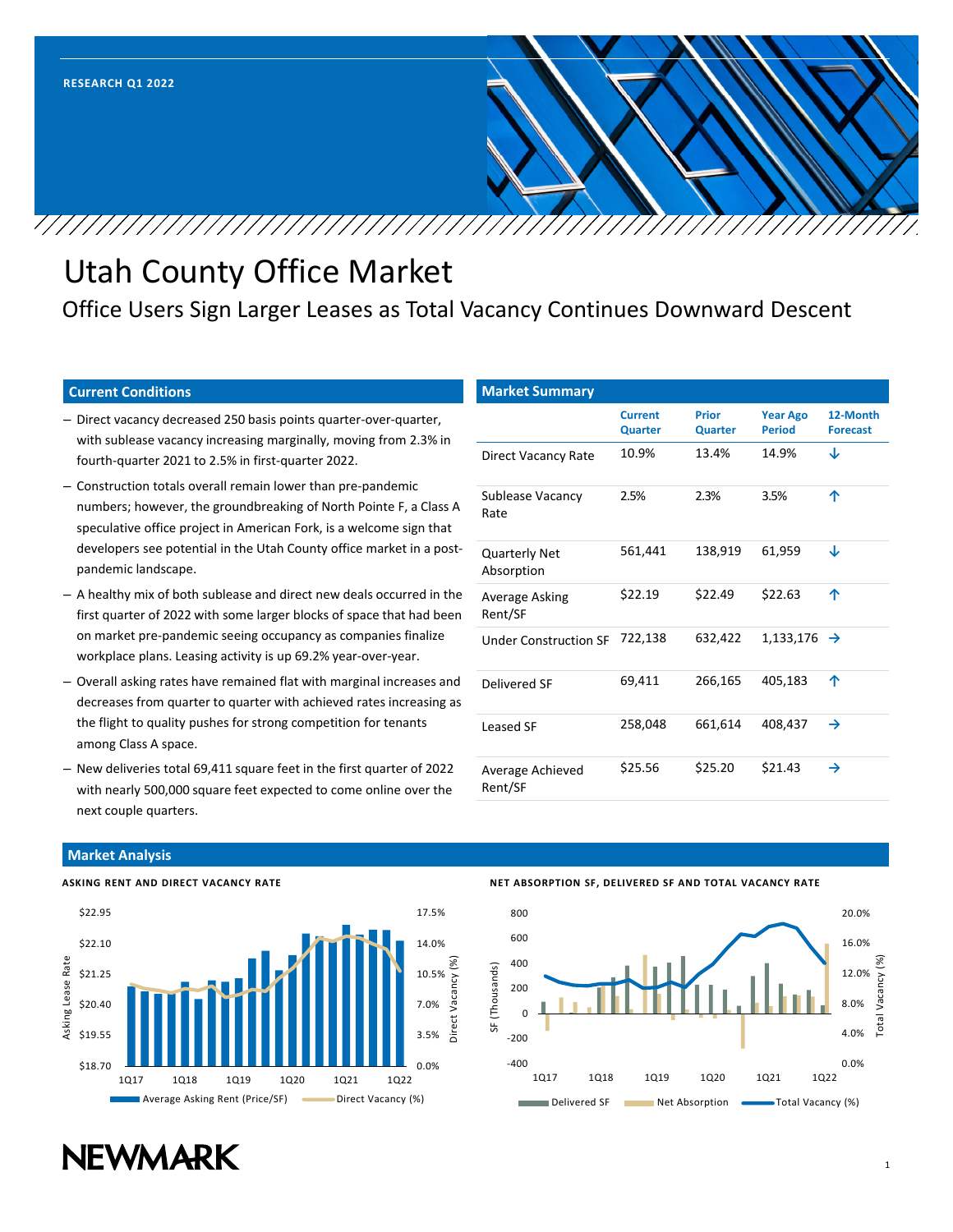#### **RESEARCH Q1 2022**

# **1Q22 Select Lease Transactions**

| <b>Tenant</b>             | City                  | <b>Building</b>               | <b>Type</b> | <b>Square Feet</b> |
|---------------------------|-----------------------|-------------------------------|-------------|--------------------|
| Clozd Inc.                | Lehi                  | Traverse Mountain 3 & 4       | Sublease    | 50,180             |
| Element Renewables Group  | Lehi                  | Traverse Ridge Center 3       | Direct New  | 30,895             |
| <b>Brandless</b>          | Lindon                | <b>Mountain Tech Center 2</b> | Sublease    | 26,277             |
| Arctic Wolf Networks      | <b>Pleasant Grove</b> | Valley Grove 2                | Direct New  | 18,548             |
| <b>ERC Specialists</b>    | Orem                  | Canyon Park G                 | Sublease    | 15,499             |
| <b>Avenue Consultants</b> | Lindon                | Canopy 5                      | Direct New  | 14,980             |
|                           |                       |                               |             |                    |

# **Lease Transaction Analysis**



Trailing Four Quarters Trailing Four Quarters

# **Notable Under Construction and Delivered Projects**

| <b>Building</b>     | <b>City</b>         | <b>Status</b>         | <b>Square</b><br>Feet |
|---------------------|---------------------|-----------------------|-----------------------|
| Wilson Tech 5       | Lindon              | Under<br>Construction | 156,647               |
| Innovation Pointe 4 | Lehi                | Under<br>Construction | 141,000               |
| Freedom Commons 1   | Provo               | Under<br>Construction | 124,000               |
| University Place 2  | Orem                | Under<br>Construction | 100,000               |
| North Pointe F      | American<br>Fork    | Under<br>Construction | 100,000               |
| 62 E. Thrive Dr.    | Saratoga<br>Springs | Delivered             | 57,411                |

**LEASED SF AND NUMBER OF LEASE TRANSACTIONS**



# **Construction and Deliveries**

#### **SQUARE FEET, THOUSANDS**

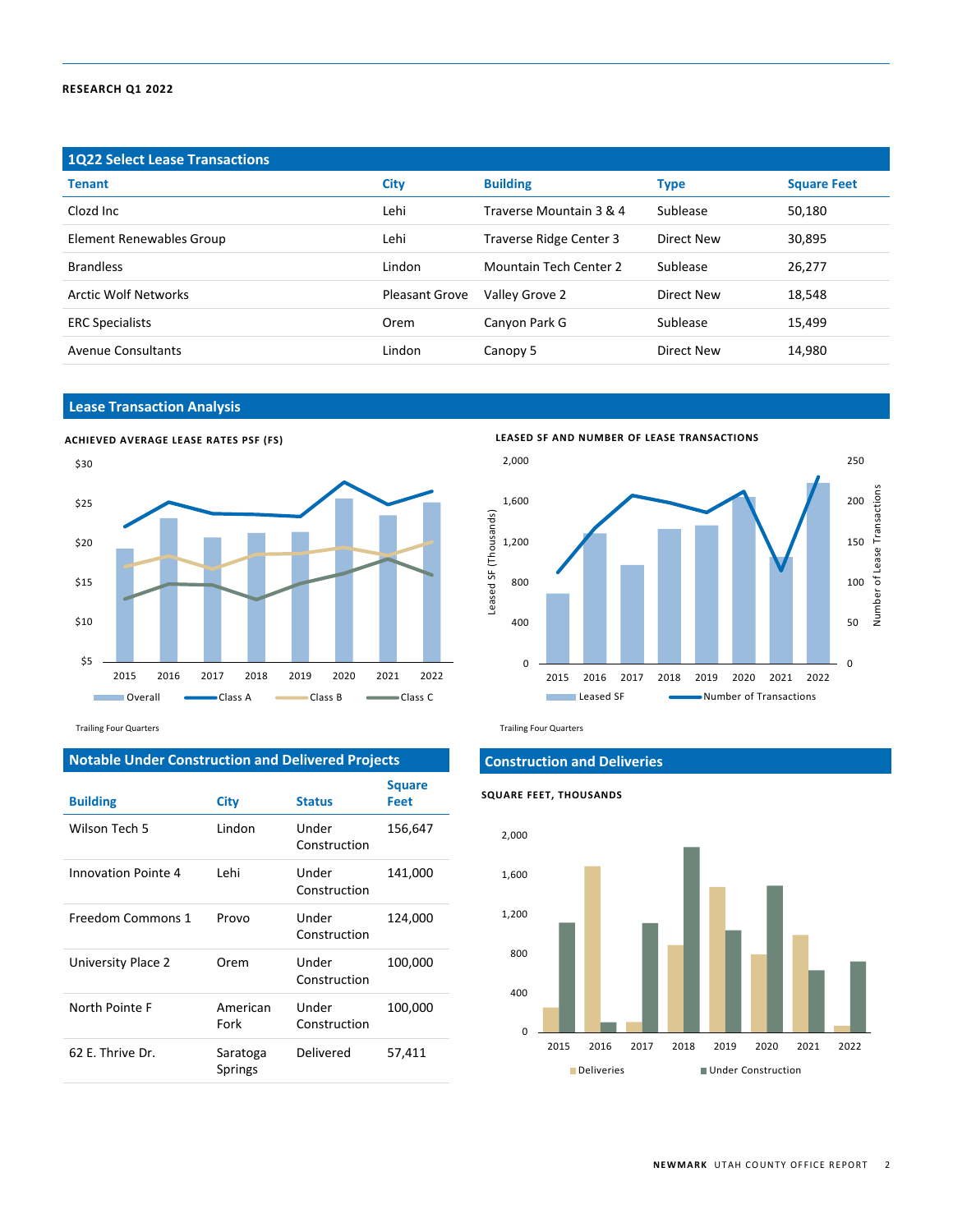#### **RESEARCH Q1 2022**

#### **Economic Overview**

Before the COVID‐19 recession, Utah had the highest overall employment growth (33.1%) between the Great Recession and the onset of the pandemic. Although the state was not immune to the disruption that the pandemic caused globally, it was one of the quickest to recover. With the Provo‐Orem Metro unemployment coming in at 1.8% in February 2022, the metro is one of the fastest recovering in terms of employment rate. With positive job growth across all industries and more employees returning to work, the Provo Metro now faces the struggle of finding employees for open positions. Currently facing a high labor shortage, companies are competing for quality candidates across all industries and will need to work hard to attract and retain talent.

#### **Employment by Industry**

**PROVO‐OREM METRO, 2021 ANNUAL AVERAGE**



Source: U.S. Bureau of Labor Statistics

#### **Consumer Price Index (CPI)**

**ALL ITEMS, NOT SEASONALLY ADJUSTED, 12‐MONTH % CHANGE**



Source: U.S. Bureau of Labor Statistics Source: U.S. Bureau of Labor Statistics Source: U.S. Bureau of Labor Statistics

#### **Unemployment Rate**

#### **NOT SEASONALLY ADJUSTED**



Source: U.S. Bureau of Labor Statistics Source: U.S. Bureau of Labor Statistics



Feb 2019

Feb 2020

United States **New Provo** 

Feb 2021

Feb 2022

Feb 2017

#### **Employment Growth by Industry**

Feb 2018

**PROVO‐OREM METRO, FEBRUARY 2022, 12‐MONTH % CHANGE, NOT SEASONALLY ADJUSTED**



**NEWMARK** UTAH COUNTY OFFICE REPORT 3

# **Payroll Employment**

**TOTAL NONFARM, NOT SEASONALLY ADJUSTED, 12‐MONTH % CHANGE**